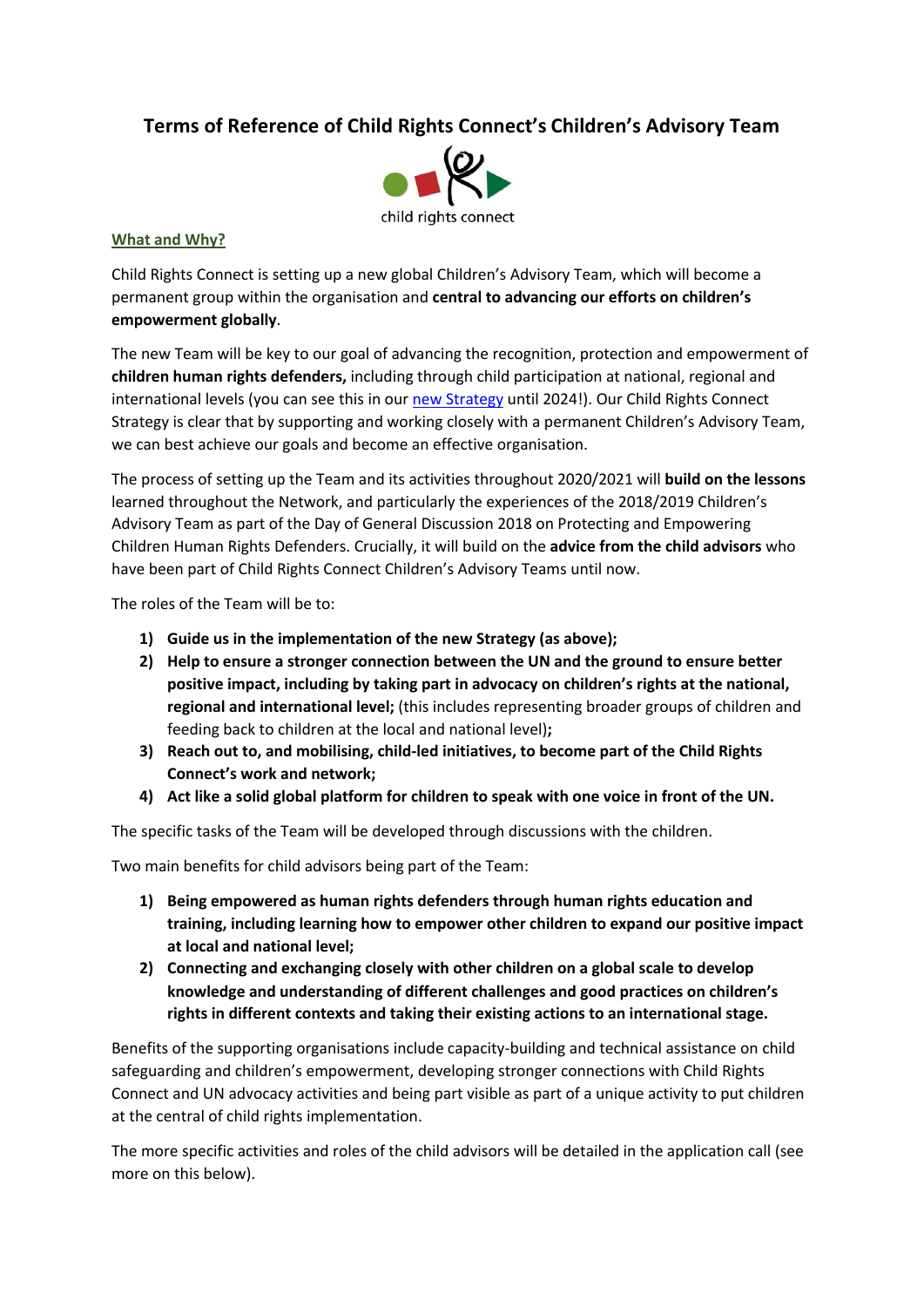### **Who?**

There will be 12 child advisors<sup>1</sup> selected using an application process circulated across Child Rights Connect members and partners, for them to reach out to children locally, nationally and regionally. The application process will ask for some basic details from the children as well as their interest in being part of the Team. Child Rights Connect will encourage for the children to be selected to apply by their peers at national level.

There will then be a **selection process** carried out by Child Rights Connect with the support of the 2018/2019 Children's Advisory Team. The selection process will try to make sure that the child advisors are based across regions, speak different languages, have an age and gender balance, are from different backgrounds and have some experience in engaging in local and/or national activities on children's rights. They should not turn 18 before December 31st, 2021.

#### **How?**

As per other Children's Advisory Teams of Child Rights Connect, we will use **Basecamp** as the main way to communicate key messages and materials, along with emails when needed. We will use **WebEx** for online calls, which is an online tool to be able to have group calls and record them.

We will have one in-person meeting with the whole Team near the start of 2020 (the date will be confirmed).

#### **Guided by?**

The **child advisors themselves!** Once selected, the Team will have a central role in developing their workplan throughout 2020 and deciding on the ways they wish to communicate and when.

There will also be a hand-over and capacity-building from an outgoing Children's Advisory Team, in order to share experiences and advice and provide mentoring to the new child advisors.

Child Rights Connect will continue to be supported by an adult group of **child participation experts**  from across and beyond its Network, in order to receive advice and assistance on the process and activities of the Team (a separate Terms of Reference will be created for this group).

Each child advisor will apply alongside **a supporting organisation,** which is a member or partner of Child Rights Connect committed to supporting and advising the child in his/her activities as part of the Team (a separate Terms of Reference will be created for this group). If a child does not have an existing organisation supporting them, it will still be possible for them to apply and to seek Child Rights Connect's support in trying to identify a possible supporting organisation for them.

The processes and activities of the Children's Advisory Team 2020 will follow the **standards of the Committee** on the Rights of the Child. They have outlined 9 basic requirements for child participation which we will be at the core of the Team. They are:

1. You will be able to access information all about the project and about your right to be listened to and for your views to be acted on.

2. It is your choice to participate and you can decide not to take part at any point.

 $1$  We thought that 12 children is a manageable number to coordinate with a small team in Geneva and to cover budget costs linked to their activities.